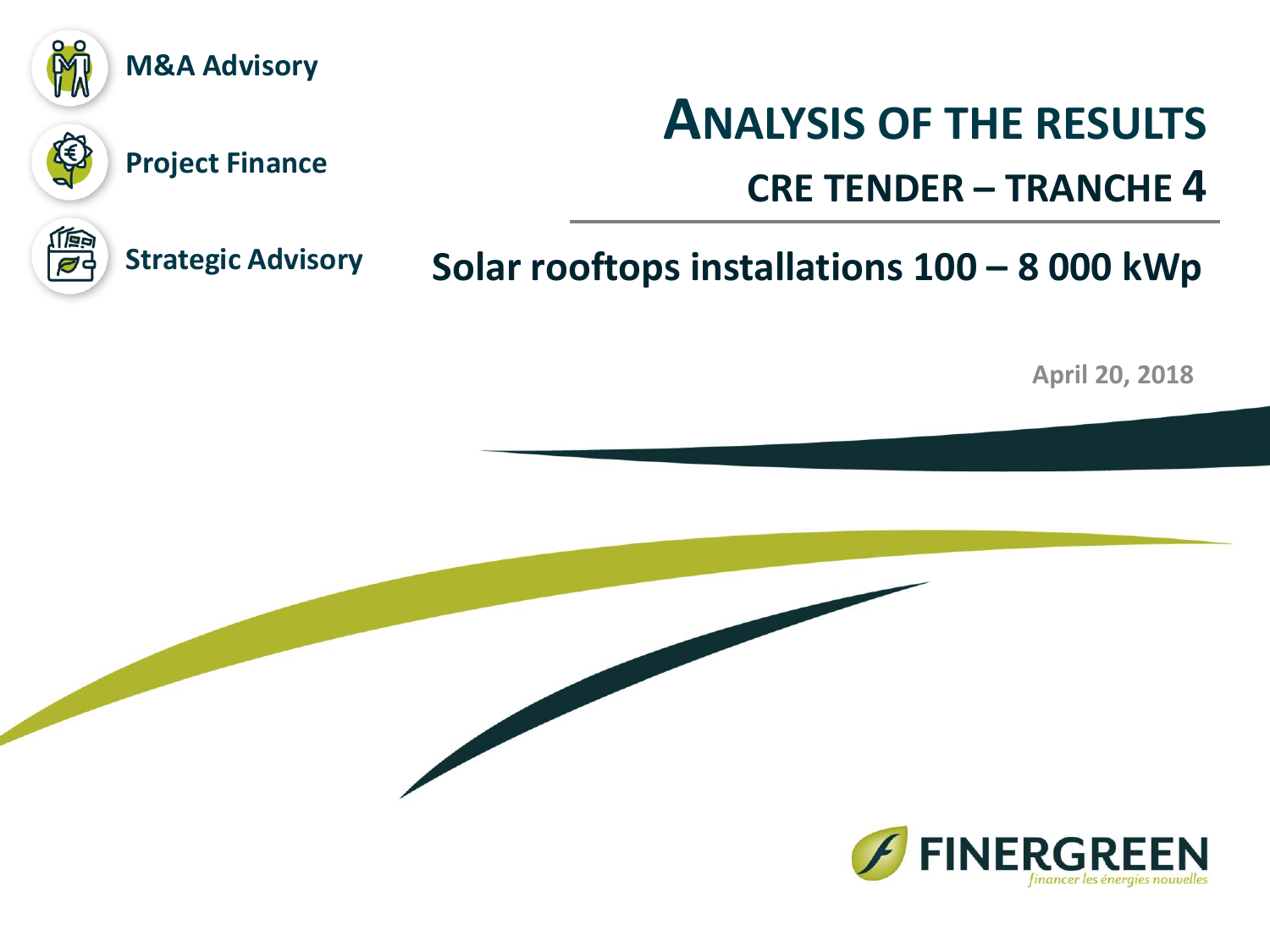# **CONTEXT**

CRE4, the current support mecanisms attribution framework for the solar rooftops installations (100 kWp to 8MWp in mainland France) was specifically set in place in 2016 by the French Ministry for an Ecological and Inclusive Transition. The underlying objective was to reach the annual targets established by the latter Ministery in terms of additional installed capacity. The winning projects are awarderd electricity tariffs significantly higher than the current market prices.

Note that the winning projects are divided in two categories depending on their capacity. Each group represents half of the awarded capacity. The winning projects average tariff is good proxy to assess the solar market evolution, as it is impacted by both the level of competition between the developers and the average profitability threshold by type of plants.

The CRE4 tender offer is divided into 9 different tranches taking place place between 2017 and 2019. **We now focus on the results of the 4 th tranche, published on April 19, 2018.**

## **SCOPE OF THE TENDER**

- Capacity **100 – 8 000 kWp**
- 

Type **Rooftop plants**

*(buildings, greenhouses, warehouses, farm sheds & shadehouses)*

Rating criteria : **price (70 pts) + carbon footprint (30 pts)**  $\checkmark$ 

### **GROUP SPECIFICITIES**

- ✓ The **Group 1** includes solar installations with a capacity ranging from 100 to 500 kWp. The support mechanism awarded to the projects of this group is a feed-in tariff (PPA signed with EDF)
- ✓ The **Group 2** includes solar installations with a capacity ranging from 500 kWp to 8 MWp. The support mechanism awarded to these projects is a feed-in premium.
- $\checkmark$  The average tariff introduced here is based on both feed-in tariffs and feed-in premiums.

## **KEY INFORMATION – CRE4 – TRANCHE 4**

Total capacity **203 MWp** Group 1 102 MWp Group 2 101 MWp Number of winners **392 projects**  $\checkmark$ Winning projects average tariff **€ 80.8/MWh** Minimum tariff set by the requirement specifications Group 1  $\epsilon$  84/MWh Group 2  $\epsilon$  76/MWh Application deadline **March 9th, 2018**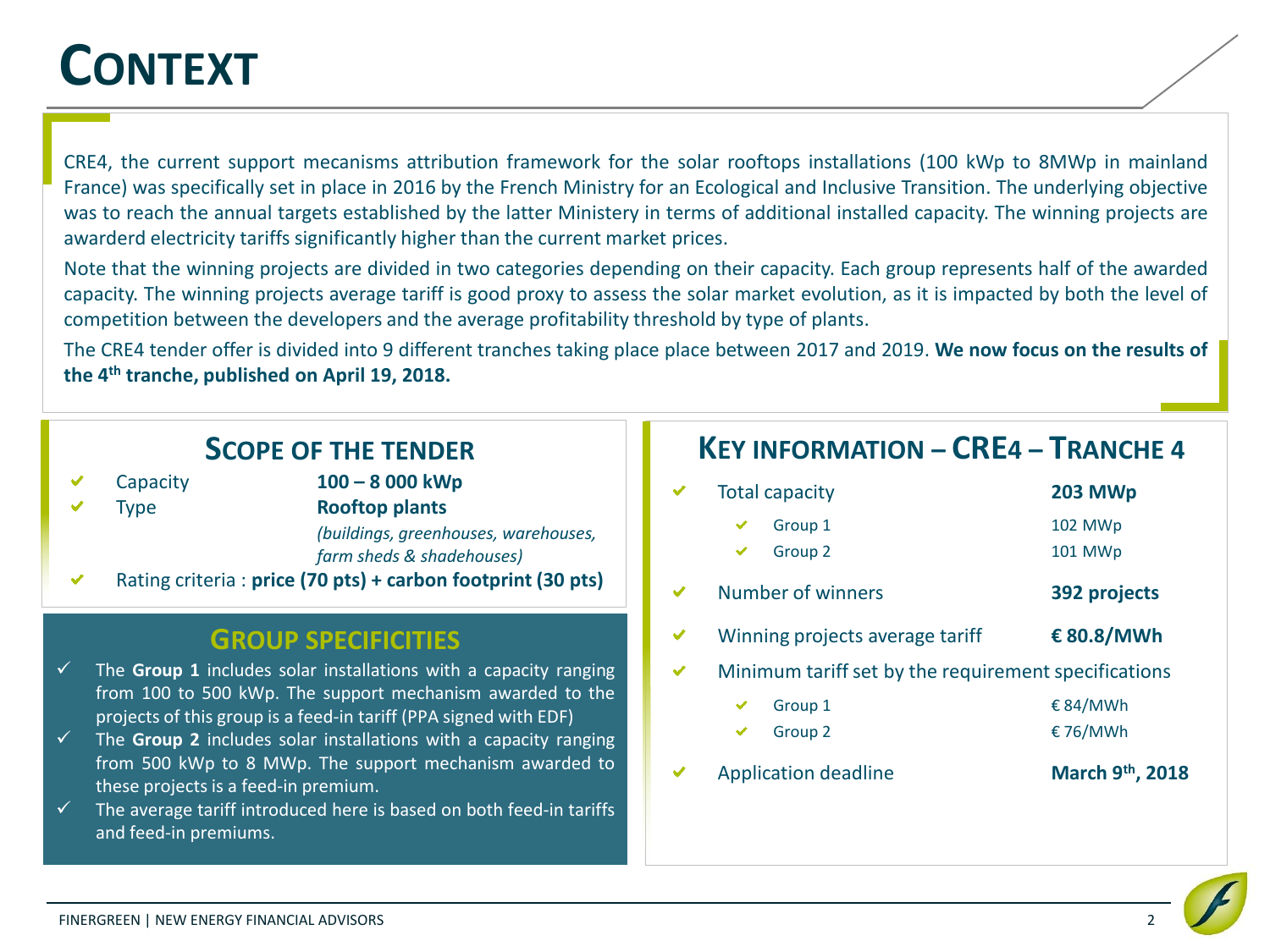# **RESULTS OF THE SOLAR ROOFTOFS TENDER – CRE4.4**

## **CAPACITY PER DEVELOPER CAPACITY PER DEVELOPER Published on April 20, 2018**



#### *This graph shows the cumulated projects capacity awarded to each developer; note that the developer might not be the final owner of the plant.*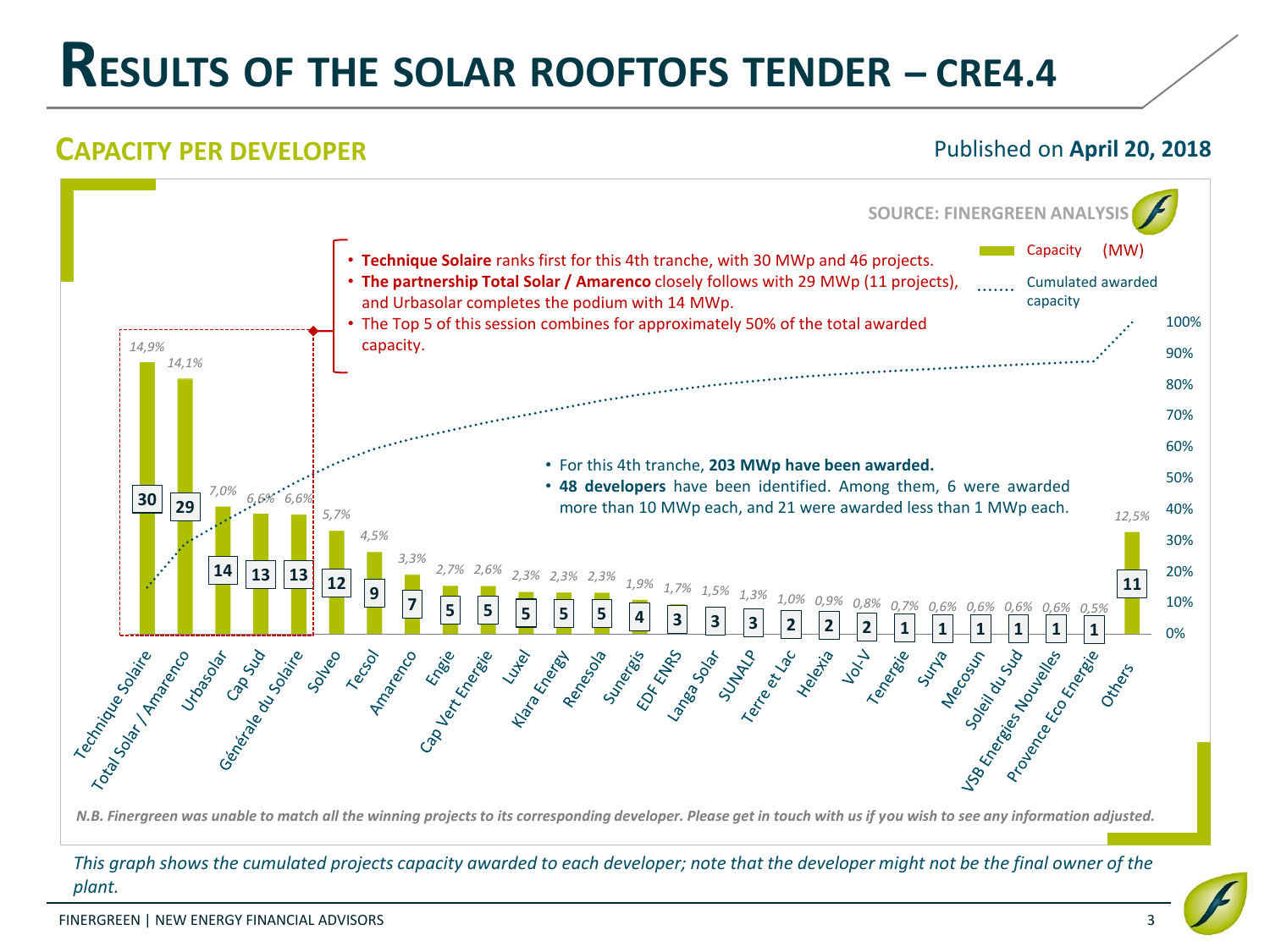# **CRE 4.4 – CAPACITY REPARTITION BY GROUP**

## **CAPACITY PER DEVELOPER CAPACITY PER DEVELOPER Published on April 20, 2018**



*This graph shows the cumulated projects capacity awarded to each developer; note that the developer might not be the final owner of the plant.*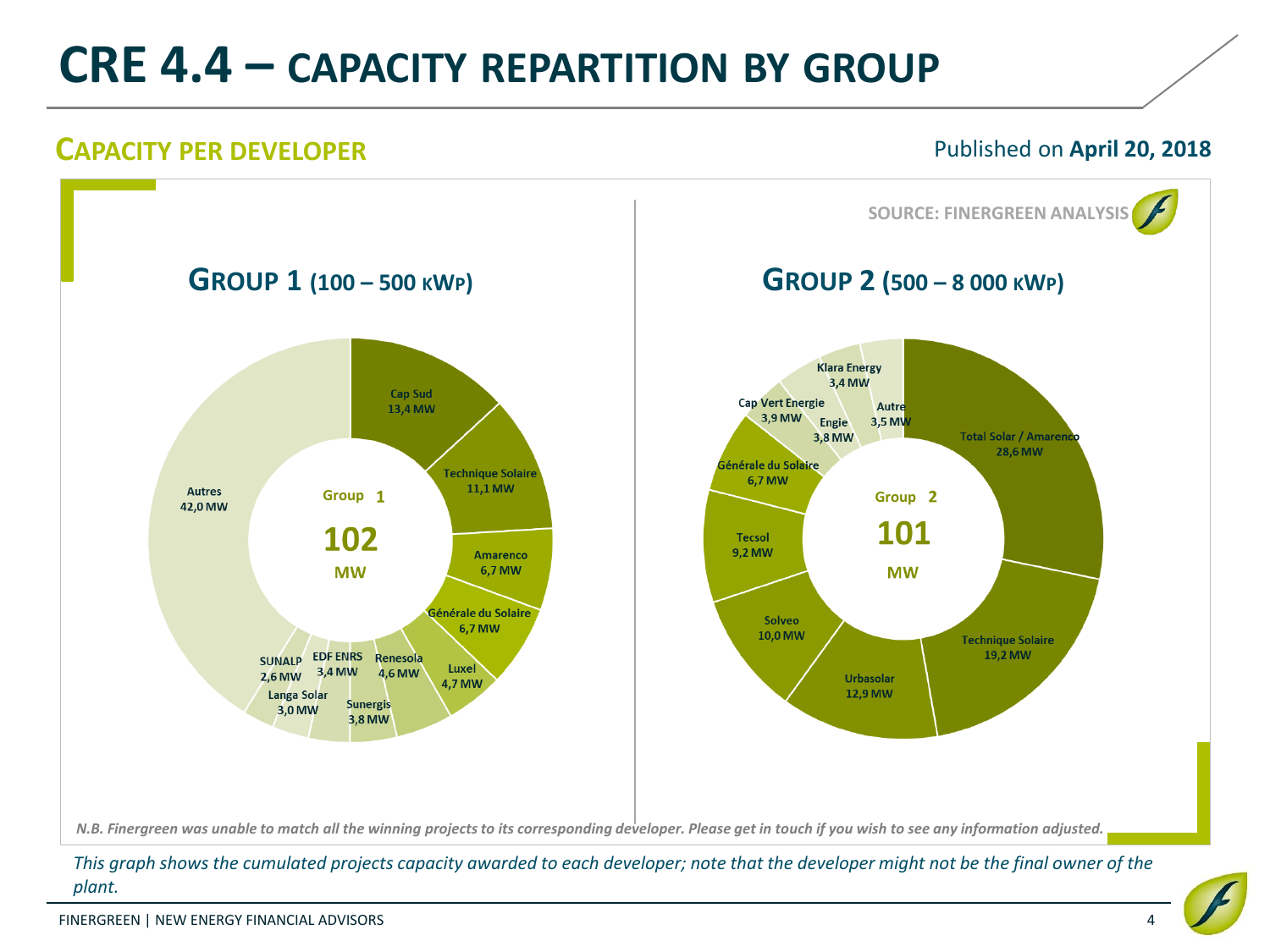# **CRE 4.4 – PROJECTS GEOGRAPHIC REPARTITION**

#### **NUMBER OF PROJECTS BY REGION CONTROLLER AND PUBLISHED APRIL 20, 2018**

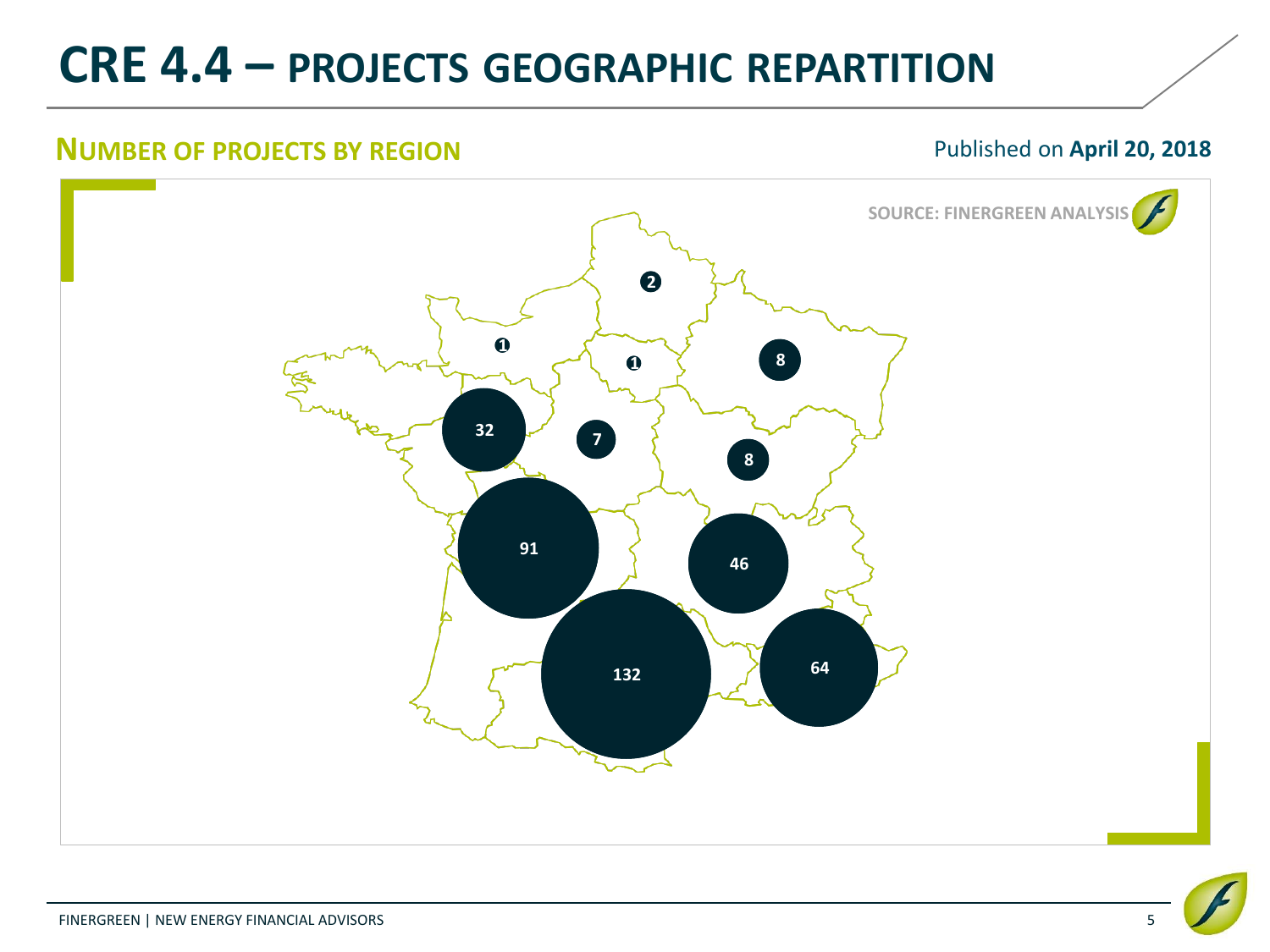# **CONTACT**

### **FINERGREEN France**

96, boulevard Diderot **75012 Paris**

## **Damien RICORDEAU**

**CEO and Founder** Mobile: +33 (0)6 35 50 62 84

**dri@finergreen.com**

## **Léon ALLAMAND**

#### **Analyst**

Mobile: +33 (0)6 71 48 00 48 **lal@finergreen.com**

## **Emma d'HUMIERES Junior Analyst**

Mobile: +33 (0)6 01 96 92 46 **ehu@finergreen.com**